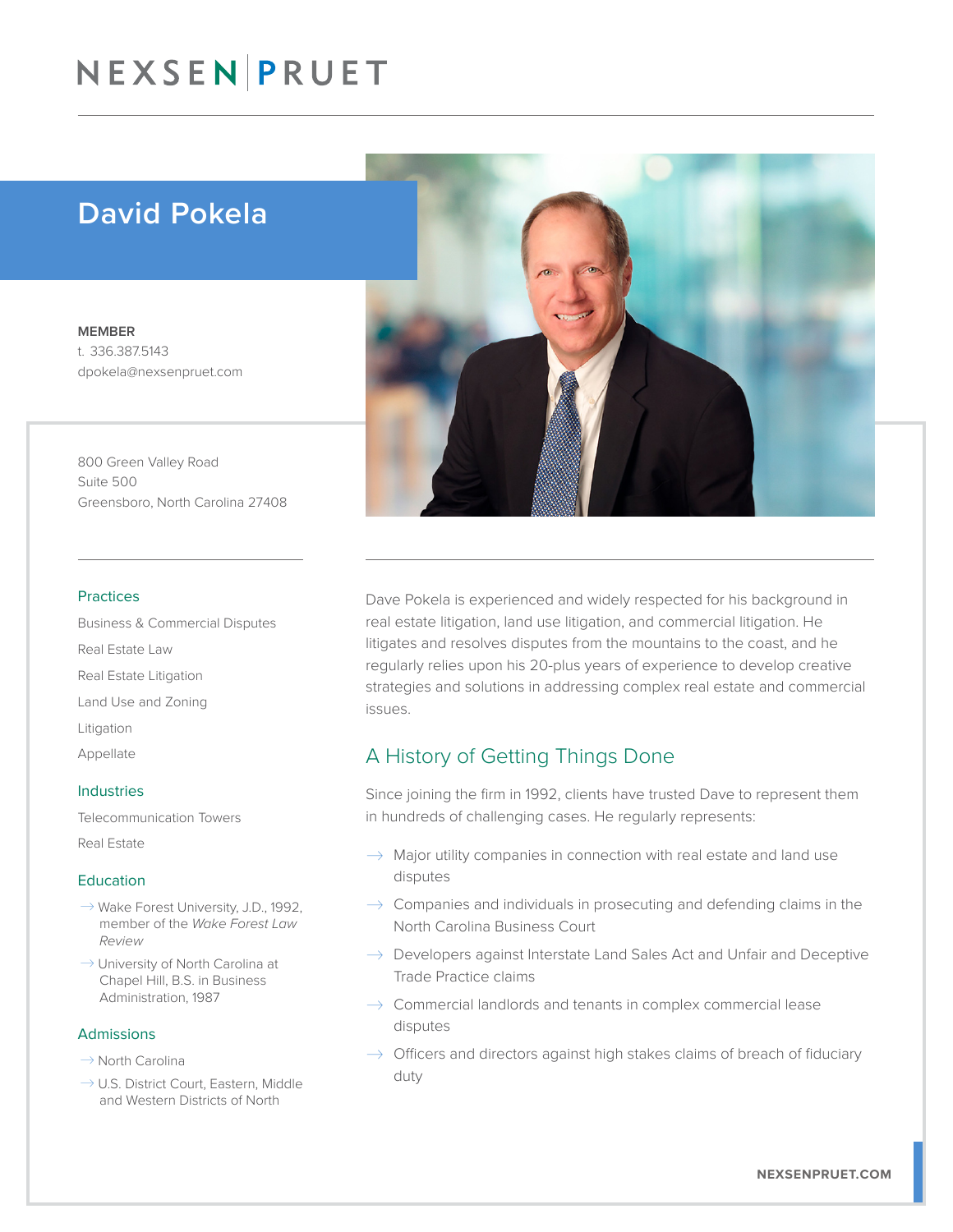# NEXSEN PRUET

- Carolina  $\rightarrow$  Developers in upholding CAMA permits issued for development on beachfront property
	- $\rightarrow$  Major window manufacturers against claims arising from defective construction
	- $\rightarrow$  Title insurance companies in connection with coverage disputes and title claims
	- $\rightarrow$  Professionals against claims of malpractice
	- $\rightarrow$  National companies against asbestos claims being litigated in federal court
	- $\rightarrow$  Commercial landlords and developers against ADA claims in federal courts

Dave also obtains rezonings and special or conditional use permits, as well as other local government approvals, across NC on behalf of telecommunications, industrial, and developer clients.

Dave's history of getting things done has earned him recognition as one of North Carolina's top lawyers in his field by several industry ratings systems.

Dave has been named among the *Best Lawyers in America*® in the areas of "Litigation – Real Estate" and "Real Estate Law," he has earned the distinction as a North Carolina *Super Lawyer®* for "Real Estate Law," and he also has been named among North Carolina's "Legal Elite" by *Business North Carolina* magazine.

Dave frequently speaks before industry groups and lawyers on topics related to his practice. He has authored numerous articles in publications and has served in leadership positions for several professional associations.

### **Recognitions**

- � Named among North Carolina's "Legal Elite" by *Business North Carolina* magazine, 2014
- → Listed in *Best Lawyers in America* for Litigation–Real Estate and Real Estate Law since 2013
- → Listed in *Best Layers in America* for "Lawyer of the Year" for Litigation– Real Estate in Greensboro, N.C. in 2015 and 2019
- � Listed in North Carolina *Super Lawyers®* for Real Estate Law
- $\rightarrow$  Martindale-Hubbell AV Peer Rated for Highest Level of Professional Excellence